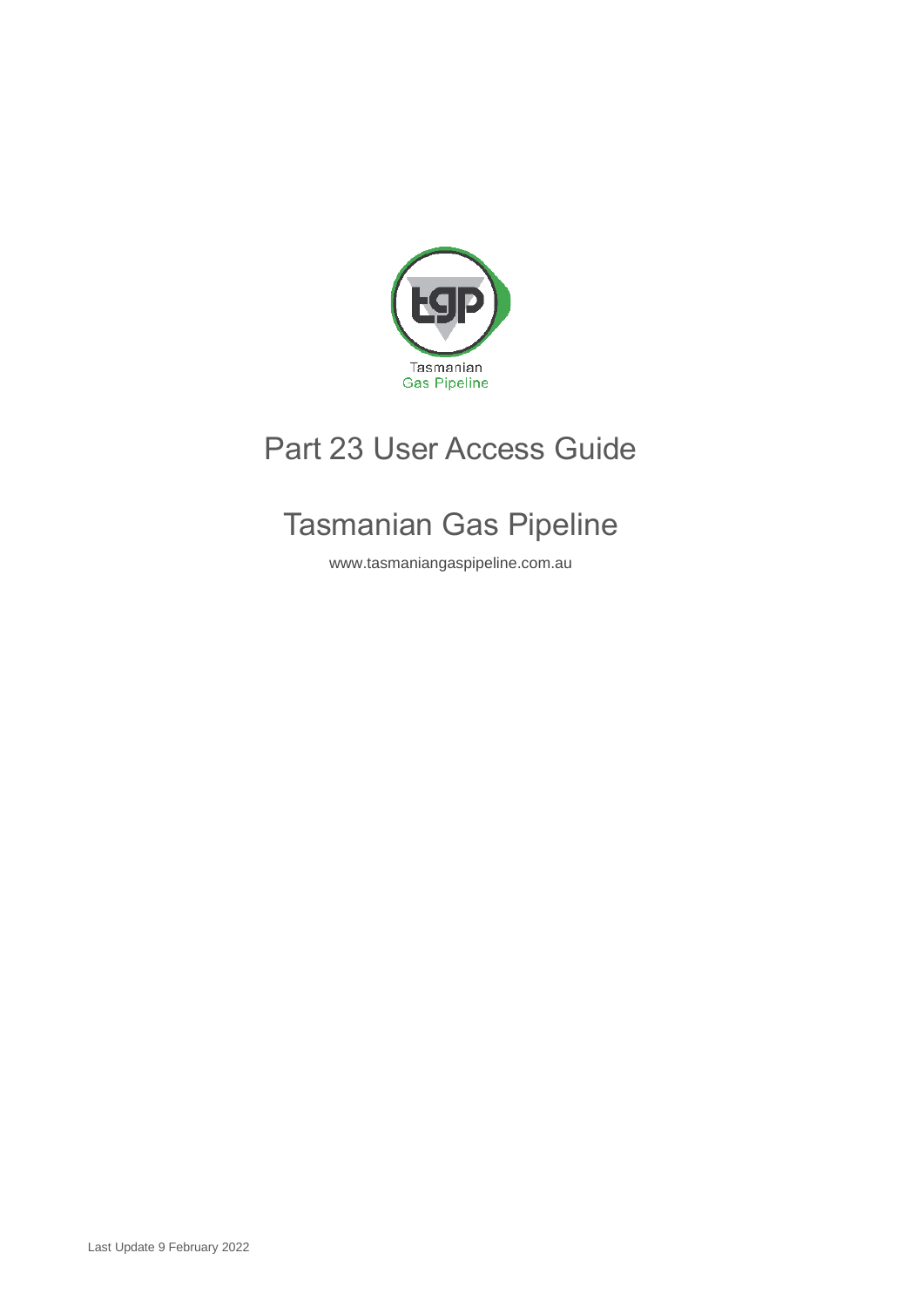## Contents

| <b>PART A - BACKGROUND INFORMATION</b>             |                |  |
|----------------------------------------------------|----------------|--|
| <b>Background</b>                                  | 3              |  |
| Introduction<br>1.1                                | 3              |  |
| 1.2<br>Application of this Guide                   | 3              |  |
| 1.3<br>Background on Part 23 NGR                   | 3              |  |
| 1.4<br>Part 23 NGR Process at a glance             | $\overline{4}$ |  |
| <b>PART B - REQUESTING SERVICES ON THE TGP</b>     | 5              |  |
| Service provider                                   |                |  |
| <b>Preliminary enquiries</b>                       |                |  |
| <b>Access Request</b>                              | 6              |  |
| <b>Access Offers</b>                               |                |  |
| <b>Negotiations</b>                                |                |  |
| <b>Exchange of information during negotiations</b> |                |  |
| <b>Arbitration</b>                                 |                |  |
| <b>Confidentiality</b>                             | 10             |  |
| <b>Annexure A: Pipeline Overview</b>               |                |  |
| <b>Annexure B: Access Information</b>              |                |  |
| <b>Annexure C: Glossary</b>                        |                |  |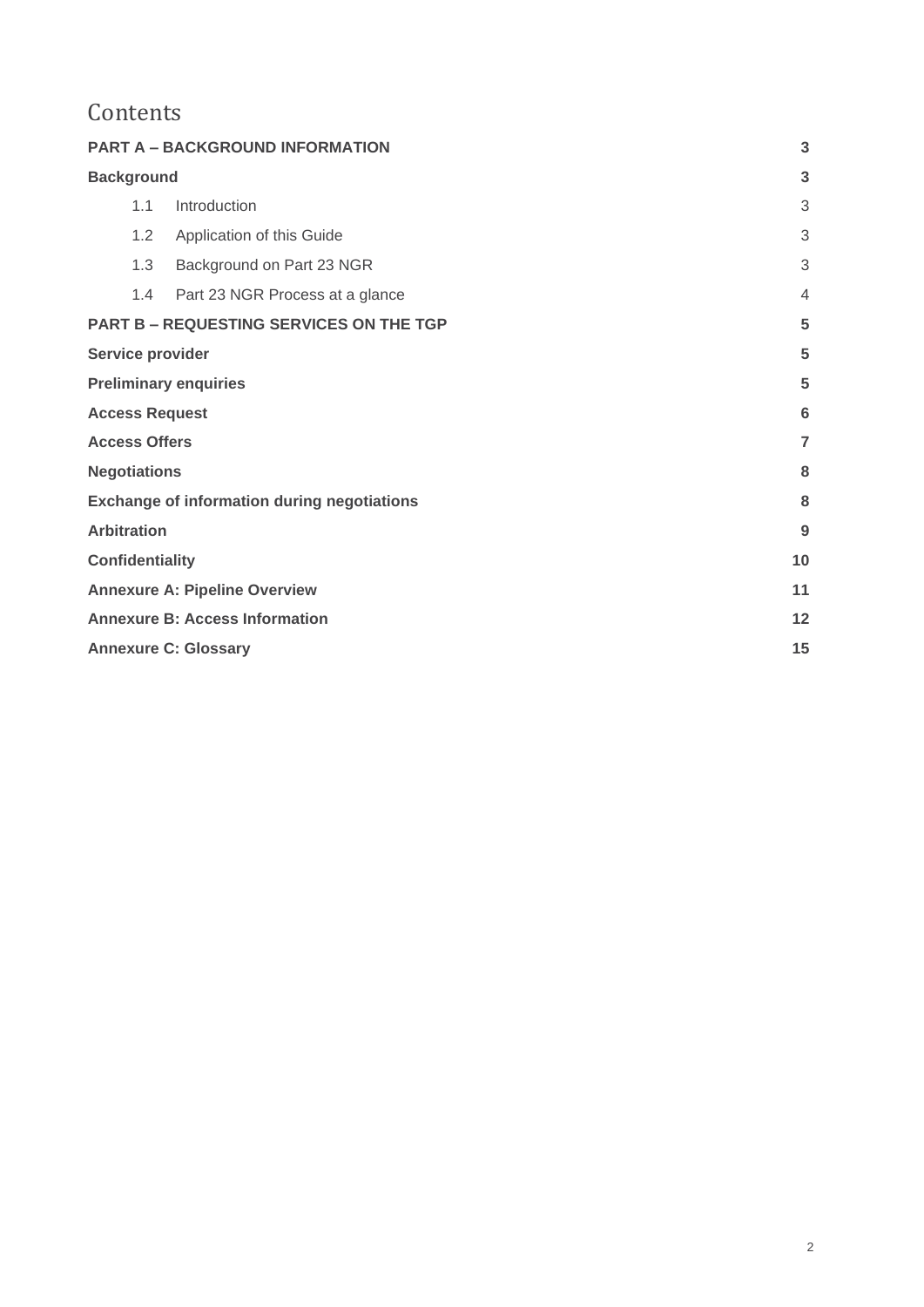## <span id="page-2-1"></span><span id="page-2-0"></span>**PART A – BACKGROUND INFORMATION**

## **Background**

#### <span id="page-2-2"></span>**1.1 Introduction**

This Guide is the user access guide required under Part 23 NGR for the Tasmanian Gas Pipeline (the **Pipeline**), a non-scheme pipeline.

The purpose of this Guide is to assist prospective users to obtain services on the Pipeline.

This Guide is organised follows:

| Part A            | Background information on the application of this Guide and Part 23<br><b>NGR</b>                                                                                                                                                                                                                                                              |
|-------------------|------------------------------------------------------------------------------------------------------------------------------------------------------------------------------------------------------------------------------------------------------------------------------------------------------------------------------------------------|
| Part B            | Process for obtaining pipeline services on the Pipeline                                                                                                                                                                                                                                                                                        |
| <b>Annexure A</b> | Overview of the Pipeline                                                                                                                                                                                                                                                                                                                       |
| <b>Annexure B</b> | Links to the following Access Information as required to be published<br>under Part 23:<br>Pipeline and pipeline service information<br>$\bullet$<br>Usage and availability information<br>$\bullet$<br>Standing terms and prices<br>$\bullet$<br><b>Financial information</b><br>$\bullet$<br>Weighted average price information<br>$\bullet$ |
| <b>Annexure C</b> | Glossary                                                                                                                                                                                                                                                                                                                                       |

#### <span id="page-2-3"></span>**1.2 Application of this Guide**

Division 3, Part 23 of the NGR sets out a process and timeline for access negotiations to services on non-scheme pipelines. This Guide reflects and supplements those requirements. It does not override our obligations under Part 23 and to the extent of any inconsistency, Part 23 will prevail.

This Guide applies in relation to requests for access to pipeline services on the Pipeline. The services available on the Pipeline are set out in the Pipeline and pipeline service information in Annexure B.

This Guide and Division 3 does not apply in the following circumstances:

This Guide does not apply to requests for variations to an existing contracted service for any part of the current service term. We will negotiate such variations in accordance with the terms of the relevant contract.

However, requests to extend the term of an existing contract or to add a new service to an existing contract are covered by Division 3 and this Guide.

This Guide does not apply to disputes about a pipeline service provided under an existing contract. Such disputes are governed by the terms of that contract.

#### <span id="page-2-4"></span>**1.3 Background on Part 23 NGR**

1.3.1 **Objective**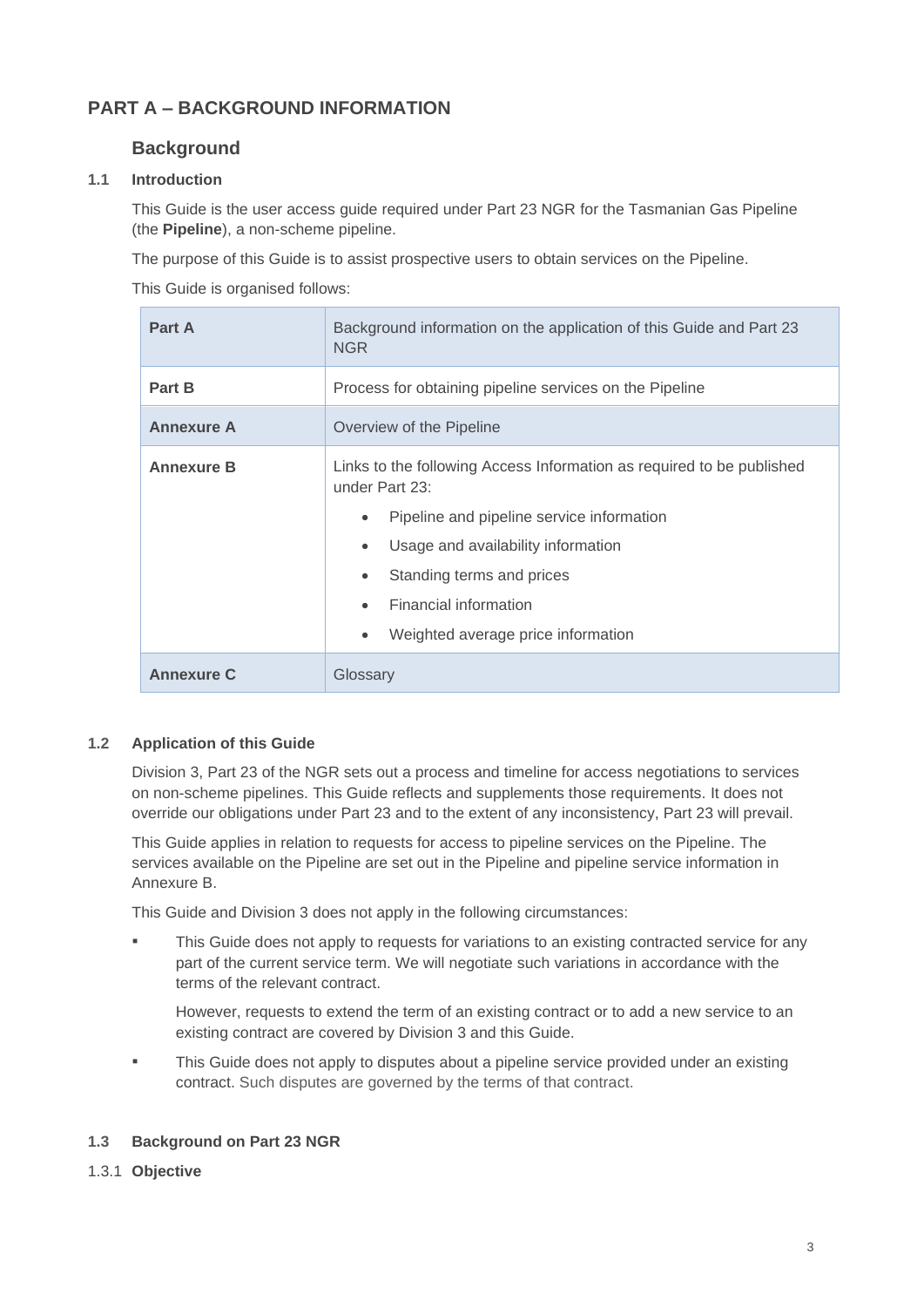Part 23 NGR aims at facilitating commercial negotiations between providers of pipeline services and prospective users. To this end, Part 23 imposes information provision obligations upon service providers, and provides a commercially-oriented arbitration process to resolve access disputes.

#### 1.3.2 **Obligation to publish**

A service provider for a non-scheme pipeline is obliged to publish certain information and documents about that pipeline under Part 23, including a user access guide, service and access information, standing terms, financial information and weighted average price information. The information listed here can be found at Annexure B (Access Information) of this Guide.

#### 1.3.3 **Further information**

Please also refer to the AER's Non-Scheme Pipeline Arbitration Guide and Framework flow chart at [https://www.aer.gov.au/networks-pipelines/non-scheme-pipelines/arbitration-of-access-disputes.](https://www.aer.gov.au/networks-pipelines/non-scheme-pipelines/arbitration-of-access-disputes)

#### <span id="page-3-0"></span>**1.4 Part 23 NGR Process at a glance**

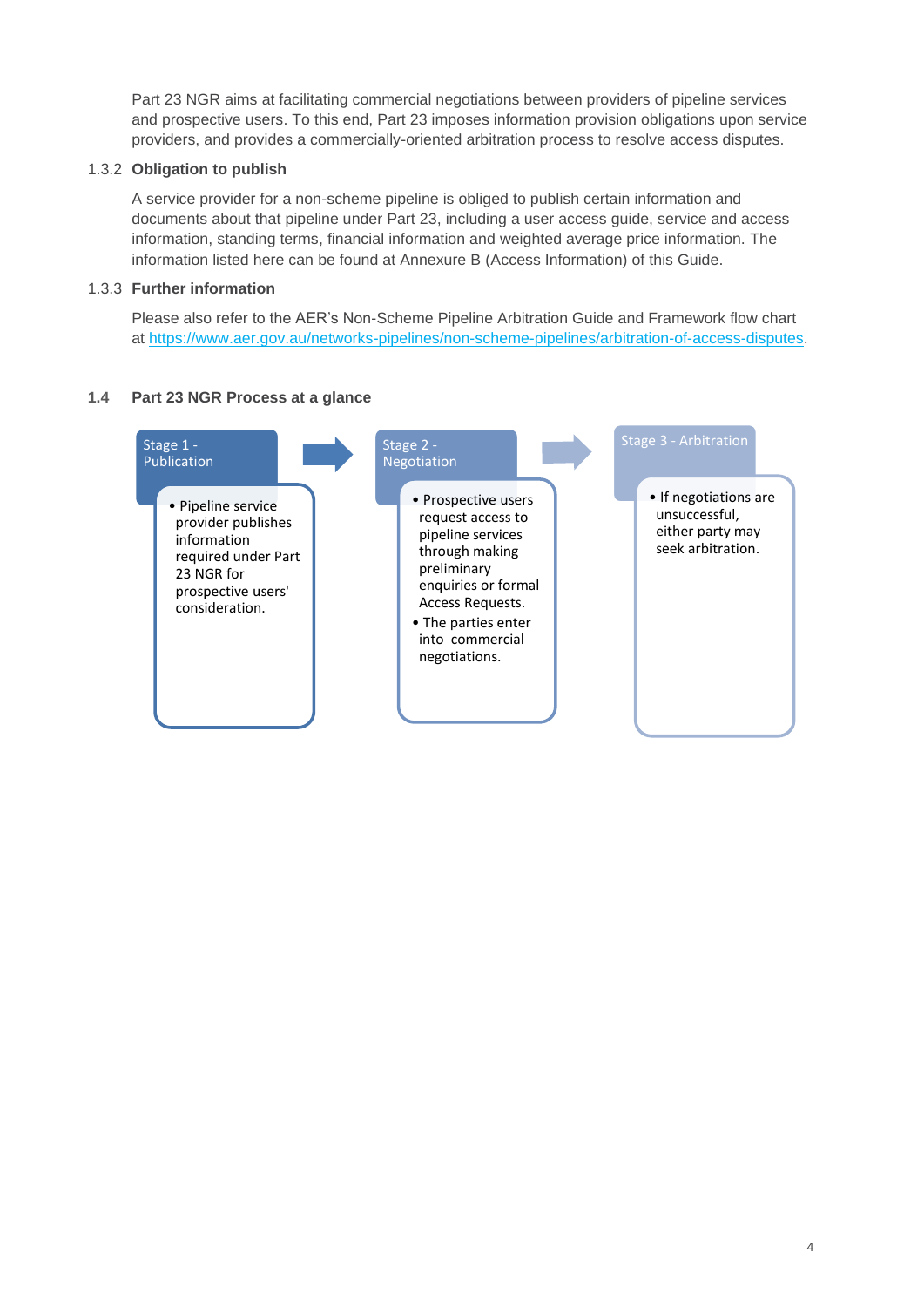## <span id="page-4-1"></span><span id="page-4-0"></span>**PART B – REQUESTING SERVICES ON THE TGP**

## **Service provider**

#### 2.1.1 **Pipeline service provider**

The service provider for the Pipeline is Tasmanian Gas Pipeline Pty Ltd (ACN 083 052 019) (**TGP**).

#### 2.1.2 **Contact details**

Please send all enquiries relating to this Guide or access to the Pipeline to:

| <b>Name</b>       | Darren Giri                                   |  |
|-------------------|-----------------------------------------------|--|
| <b>Position</b>   | General Manager - Commercial and Legal        |  |
| <b>Address</b>    | Level 27, 140 William St, Melbourne, Vic 3000 |  |
| <b>Telephone</b>  | 0432 020 632                                  |  |
| Email             | Darren.Giri@palisadeims.com.au                |  |
| <b>Attention</b>  | Access to the TGP                             |  |
| Website           | www.tasmaniangaspipeline.com.au               |  |
| <b>Fax Number</b> | 03 9044 1130                                  |  |

### **Preliminary enquiries**

#### <span id="page-4-2"></span>3.1.1 **Preliminary enquiries**

A prospective user is welcome to make a preliminary enquiry for access to pipeline services at any time by contacting the person listed in section 2.1.2.

TGP welcomes preliminary enquiries. Preliminary enquiries and discussions offer a flexible process for additional information exchange and will assist prospective users in understanding the services available and the framing of an access request, as well as allowing TGP to frame a more tailored offer.

#### 3.1.2 **Further investigations during preliminary enquiries**

Upon your request, we must conduct further investigations during preliminary enquiries. Depending on the nature of your enquiry, we may also recommend further investigations be undertaken. Generally, the purpose of such investigations will be to determine whether your requirements can be met and thus assist in making a formal Access Request.

If further investigations are necessary, we will provide and seek to agree with you:

- the scope of the further investigations,
- the timelines for conducting the further investigations, and
- the costs for conducting such further investigations (if appropriate). For example, if engineering or technical studies are required, we may require you to pay the costs of such work.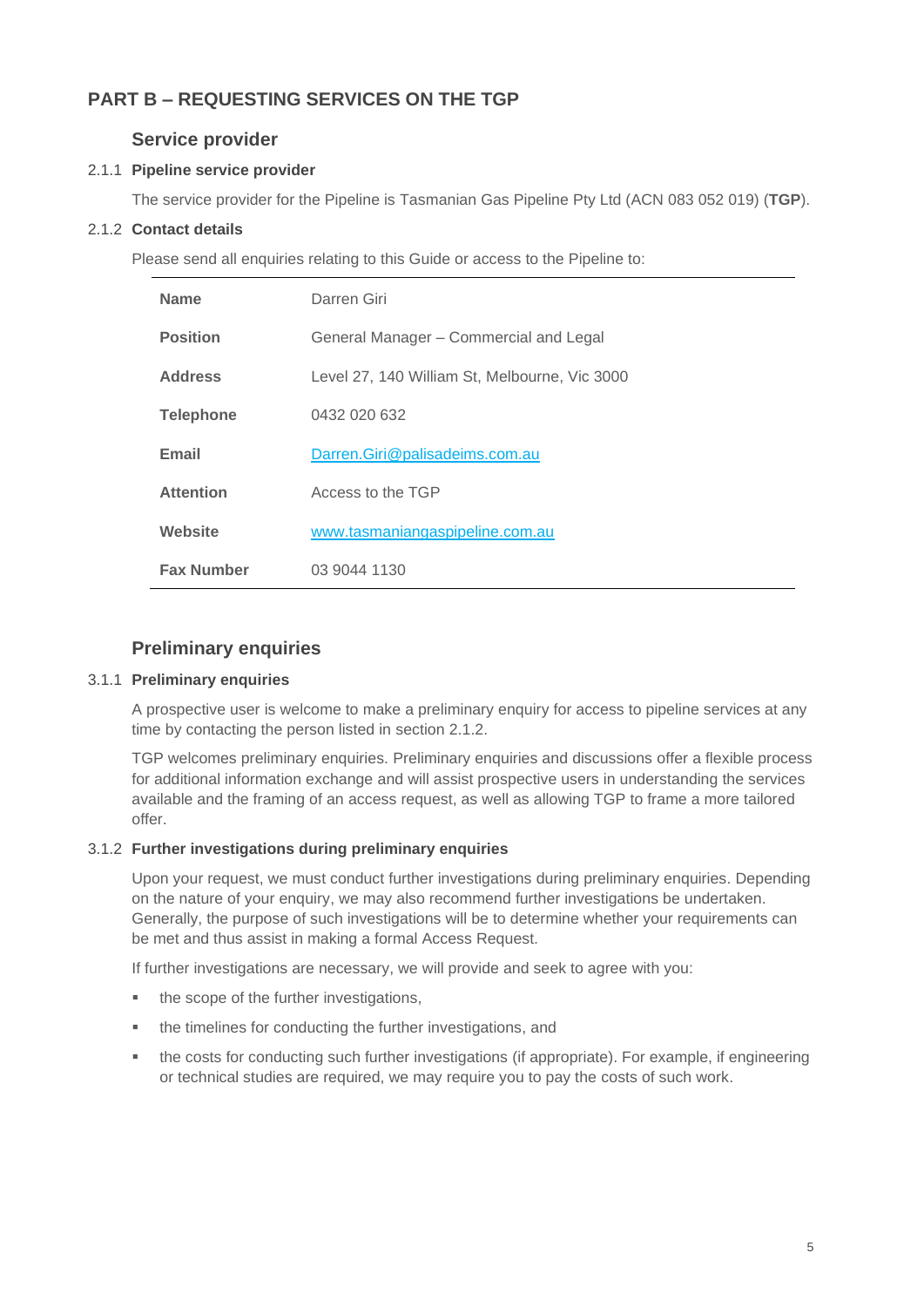## **Access Request**

#### <span id="page-5-0"></span>4.1.1 **Making an Access Request**

You may request us to provide access to pipeline service by making a formal Access Request under rule 559 at any time.

A formal Access Request must:

- (a) be in writing;
- (b) be addressed to the person in section 2.1.2;
- (c) specify that it is a formal Access Request under rule 559; and
- (d) include information reasonably required for us to prepare an Access Offer, or to determine whether we need to undertake further investigations in relation to the Access Request, including the information specified below.

We encourage you to make it clear to us whether you are making a preliminary enquiry or a formal Access Request. If a request does not specify that it is a formal Access Request under rule 559, we may treat the request as a preliminary enquiry.

You should provide the following information when making a formal Access Request (as applicable):

#### Entity Details

- ACN and other incorporation details of the entity seeking the pipeline services and who will be the contracting entity
- if the entity is a special purpose vehicle or a new entity, details of the parent group and description of its business
- information relating to contracting entity's credit worthiness
- prospective user primary contact detail

#### Service Requested

- each of the pipeline services required
- quantities of each pipeline service required
- receipt and delivery points and quantities required at those points
- start date and end date for each service
- technical details / other information relating to a new interconnection to the pipeline, including:
- delivery pressure; and
- operational usage profile

#### Other Information

- reason for the pricing request
- downstream gas usage
- specific requests for TGP consideration

You are encouraged to make a formal Access Request by completing this form: [Pricing Request](https://www.tasmaniangaspipeline.com.au/client-assets/Part%2023/TGP%20Request%20For%20Pricing%20Template.pdf)  [Form](https://www.tasmaniangaspipeline.com.au/client-assets/Part%2023/TGP%20Request%20For%20Pricing%20Template.pdf)

#### 4.1.2 **Incomplete Access Requests**



If we require further information because an Access Request is incomplete, we will inform you of this and the information required within 5 Business Days after receiving the Access Request.

You are not required to provide the requested information within a set timeframe, however please keep in mind that the time taken may impact on the provision of our Access Offer.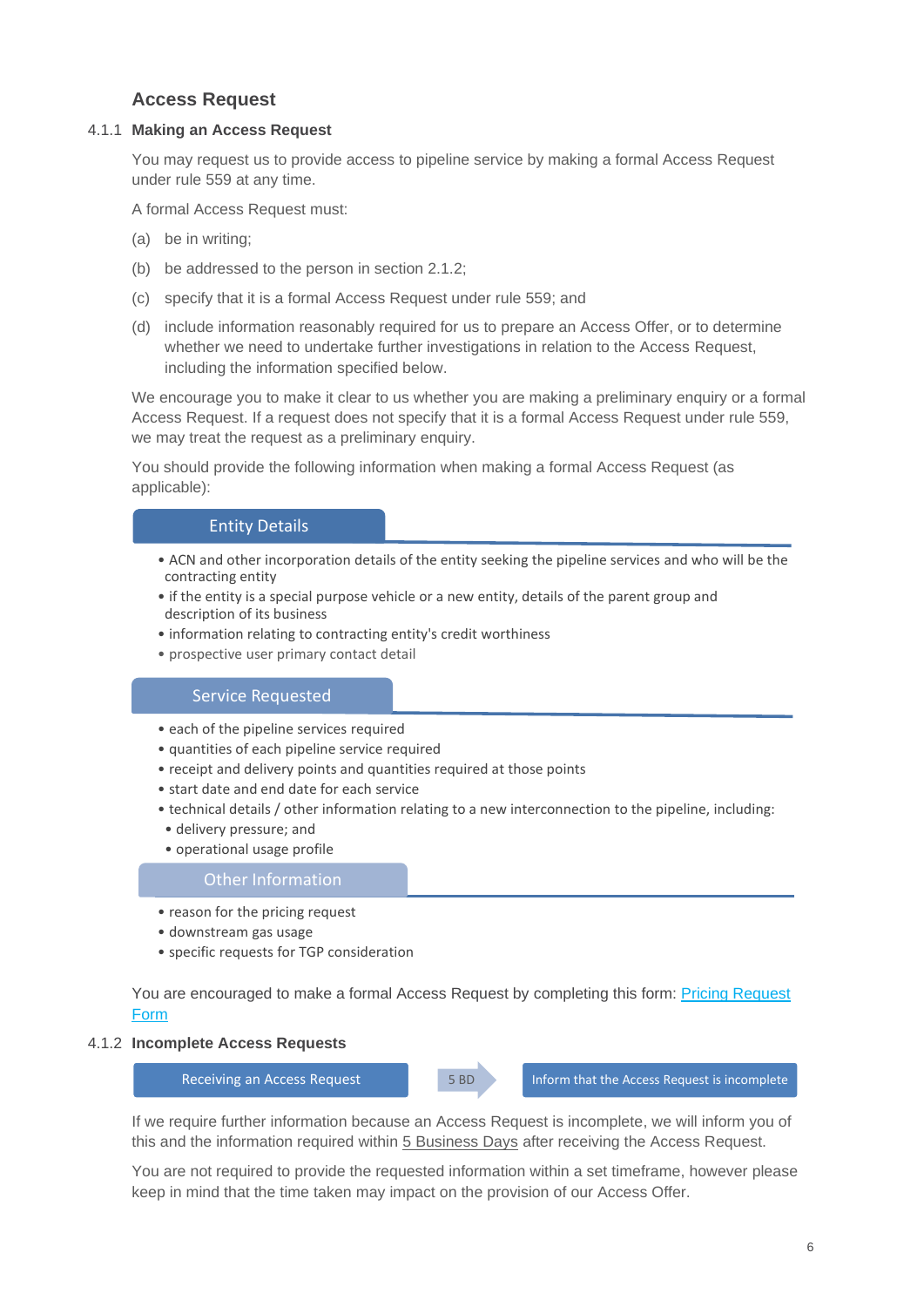#### 4.1.3 **Conducting further investigations**

Receiving an Access Request 10 BD 10 BD Inform that further investigation required

It may be the case that we need to conduct further investigations before making an Access Offer. If this is the case, we will inform you of this within 10 Business Days after receiving the Access Request or, in the case of an incomplete request, the provision of further information.

We will negotiate with you in good faith about the terms and conditions on which further investigations will be carried out, including the following matters:

- if required, any reasonable extension to the 60 Business Day time period allowed under the Rules for the Access Offer to be made; and
- if required, the basis for determining reasonable costs of the further investigations to be paid by you.

We will only undertake further investigations in relation to an Access Request if it is reasonably necessary. Any further investigations will be carried out expeditiously.

#### 4.1.4 **Amending an Access Request**

You may amend the details of your Access Request with our consent. We will not unreasonably withhold consent but may give consent to your request for amendment subject to reaching an agreement on a reasonable extension to the period for making an Access Offer in response to the amended Access Request.

#### **Access Offers**

#### <span id="page-6-0"></span>5.1.1 **When we will make an Access Offer**

Receiving an Access Request 20BD\* Making an Access Offer

Unless one of the following circumstances apply, we will make an Access Offer within 20 Business Days after receiving the Access Request.

If the Access Request is incomplete, we will make an Access Offer within 20 Business Days of the provision of the further information requested of you.

If we need to undertake further investigations, we will make an Access Offer within 60 Business Days after receiving the Access Request (or in the case of an incomplete request, after receiving the further information requested), unless we have agreed a different timeframe with you.

#### 5.1.2 **Content of an Access Offer**

| An Access Offer<br>will: | set out the price and other terms and conditions on which we offer to<br>make the requested pipeline services available to you;     |
|--------------------------|-------------------------------------------------------------------------------------------------------------------------------------|
|                          | include detail of any works to be undertaken by you and us, and any<br>applicable technical and performance specifications; and     |
|                          | be in a form capable of acceptance by you so as to constitute a new<br>access contract or form part of an existing access contract. |

We may include appropriate conditions precedent in our Access Offer and a reasonable timeframe for acceptance.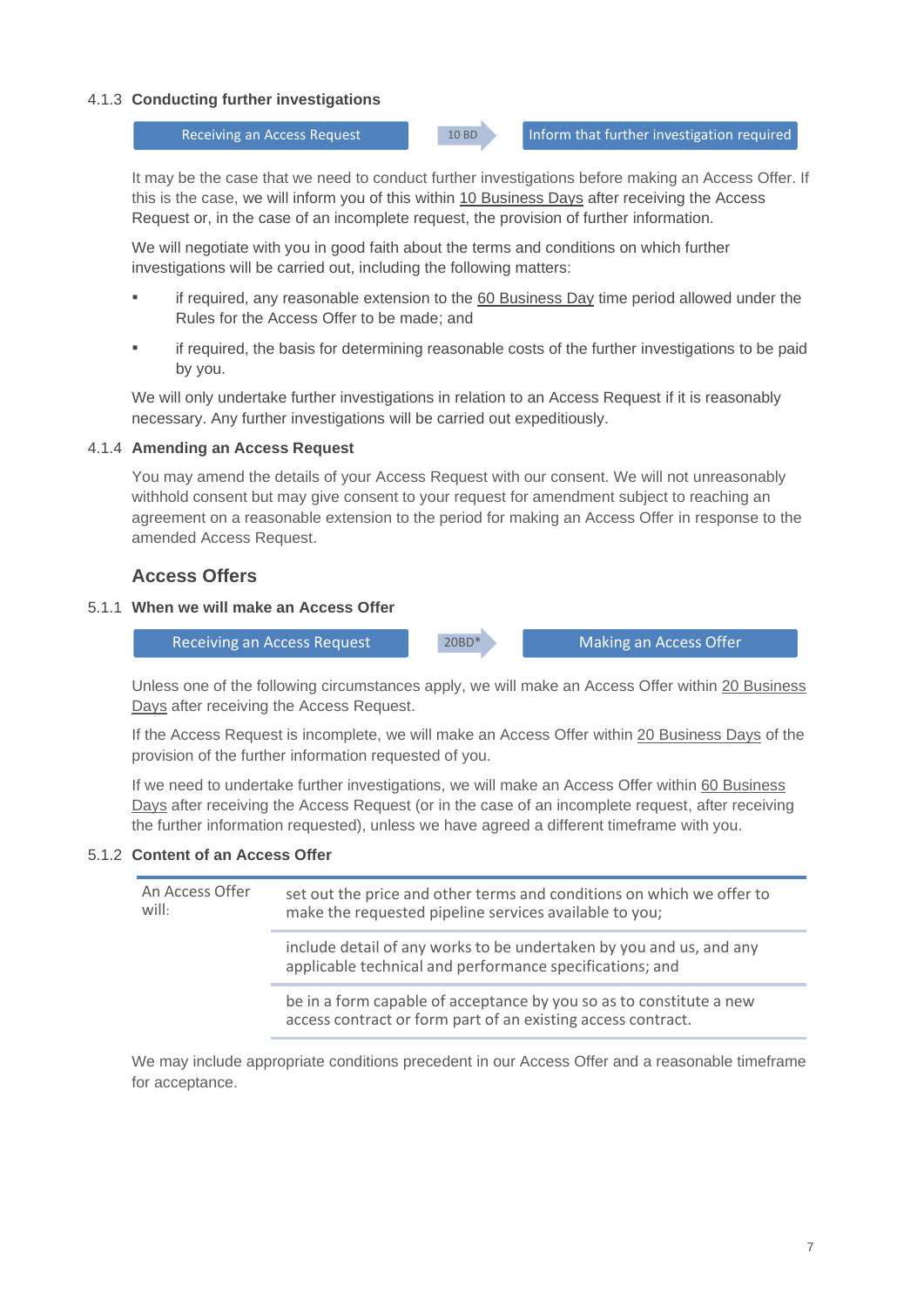#### 5.1.3 **When we are not required to make an Access Offer**

We are not required to make an Access Offer under the following circumstances:

- if the Access Request has been withdrawn;
- if we have concluded, after having used all reasonable efforts to accommodate your reasonable requirements, that it is not technically feasible or consistent with the safe and reliable operation of the pipeline to provide the requested pipeline service.
- **•** if the provision of the pipeline service requested would require the extension of the pipeline.

If we are unable to make an Access Offer due to technical infeasibility, we will give you:

- written reasons explaining why the requested service cannot be provided; and
- if there is some prospect that the requested service will become possible to provide at some time in the future, details of when the service would likely become available.

### **Negotiations**

#### <span id="page-7-0"></span>6.1.1 **Parties to negotiate in good faith**

Pursuant to s 216G of NGL, service providers and prospective users are obliged to negotiate in good faith.

If a prospective user is not negotiating in good faith, we reserve the right to terminate negotiations.

#### 6.1.2 **Requesting negotiations**

If you have made a valid Access Request for a pipeline service, you may (by notice to the person identified in section 2.1.2) request negotiation under Part 23 of NGR in relation to any aspect of access to a pipeline service, including:

- whether access can be granted; and
- the price and other terms and conditions of an Access Offer.

You may seek clarity in relation to the Access Offer without commencing the formal negotiation process but you are encouraged to be clear if that is your intention.

#### 6.1.3 **Other parties relevant to the negotiations**

If you give notice requesting negotiations, both parties (i.e. you and we) must use reasonable endeavours to identify other persons who may become a party to an access dispute relating to the pipeline service the subject of the negotiations. Either party may agree to include such other parties to the negotiations.

## **Exchange of information during negotiations**

#### <span id="page-7-1"></span>7.1.1 **Overview**

Should an access dispute arise, rule 562 provides a process by which the information exchanged by the parties during negotiations will form the basis of an arbitration "on the papers". There are two types of information contemplated by rule 562:

| <b>Access Offer</b><br><b>Information</b> | ٠ | Access Offer Information includes:<br>information regarding the costs associated with the provision of<br>the pipeline services sought; |
|-------------------------------------------|---|-----------------------------------------------------------------------------------------------------------------------------------------|
|                                           | ٠ | information about the method used to determine the prices in the<br>Access Offer, and                                                   |
|                                           | ٠ | the inputs used in the calculation of prices.                                                                                           |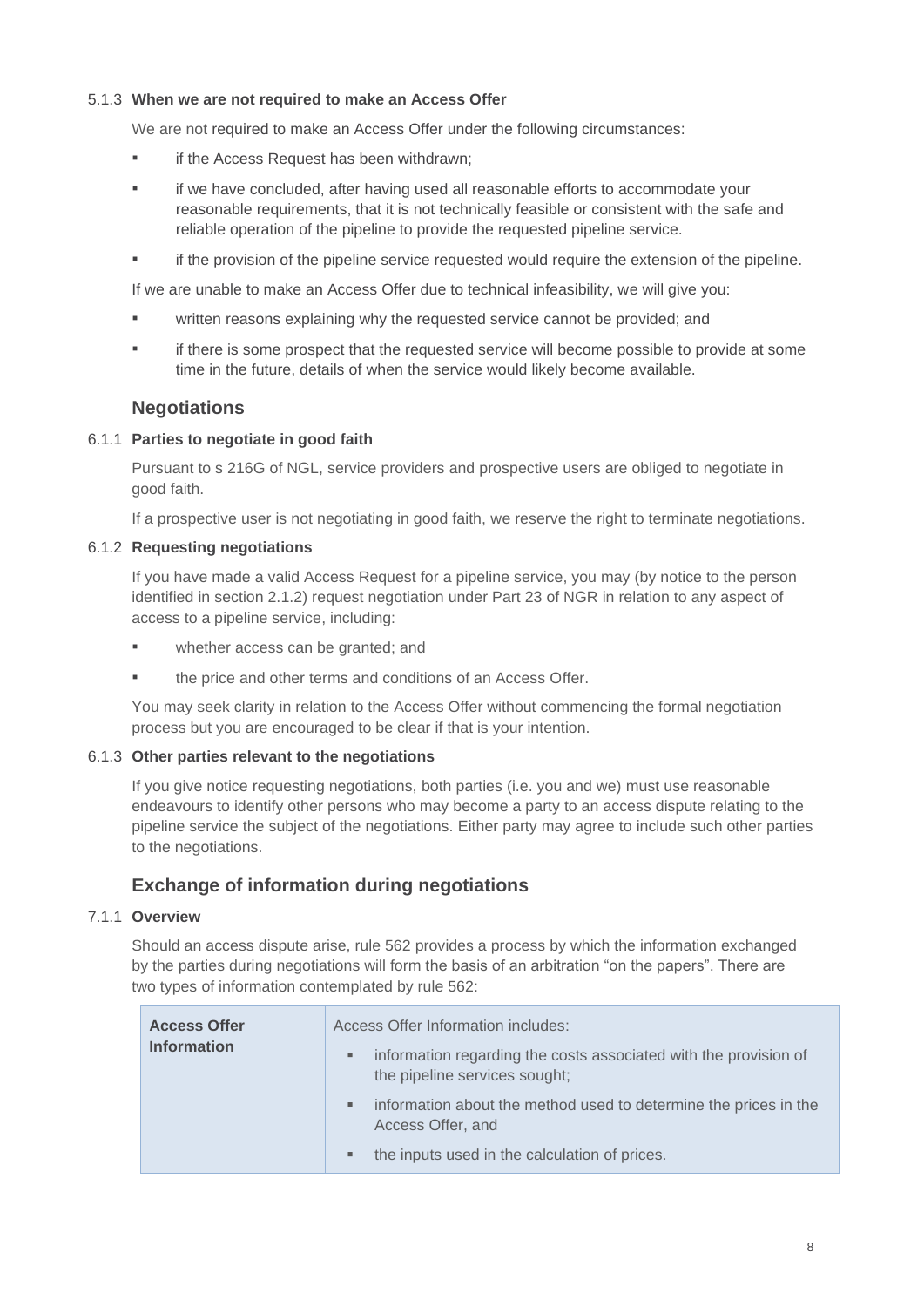| <b>Access Negotiation</b><br><b>Information</b> | Access Negotiation Information is information that the other party may<br>seek to rely on for the determination of an access dispute in relation to<br>the subject matter of the negotiations, including expert and consultant |
|-------------------------------------------------|--------------------------------------------------------------------------------------------------------------------------------------------------------------------------------------------------------------------------------|
|                                                 | reports, data sets, reports, and models. It includes Access Offer<br>Information                                                                                                                                               |

Each party to the negotiation must, in requesting or providing Access Negotiation Information, do so in a manner and at a time consistent with the duty to negotiate in good faith.

#### 7.1.2 **You may request Access Offer Information**



If you are negotiating with us under Part 23 of NGR, you may from time to time request from us Access Offer Information in relation to any aspect of the matters being negotiated.

This is to be done by giving notice to the contact person identified in section 2.1.2.

We will comply with the request for Access Offer Information within 15 Business Days of the notice, or any longer period agreed with you.

The Access Offer Information we provide will be:

- relevant to the subject matter of the request:
- provided in a readily readable form (where requested, we will provide the Access Offer Information in electronic file format and attaching underlying data files and inputs); and
- compliant with Part 23 NGR access information standard.

#### 7.1.3 **Either party may request Access Negotiation Information**



A party must comply with the request for Access Negotiation Information within 15 Business Days of the notice, or any longer period agreed with you.

A party may:

- from time to time (and by notice), request another party to the negotiation to provide Access Negotiation Information of the other party that the other party is seeking to rely on in relation to a specific matter arising in the negotiations;
- during the course of the negotiations (by notice), request the other party to the negotiations to provide all Access Negotiation Information of the other party.

#### 7.1.4 **Exceptions**

A party is not required to provide information would be subject to legal professional privilege or would breach third party confidentiality.

#### **Arbitration**

#### <span id="page-8-0"></span>8.1.1 **Arbitration**

Pursuant to s 216J of NGL, prospective users have the right to refer an access dispute to arbitration.

This Guide does not cover the arbitration process. Please refer to the AER's Non-Scheme Pipeline Arbitration Guide at [https://www.aer.gov.au/networks-pipelines/non-scheme-pipelines/arbitration-of](https://www.aer.gov.au/networks-pipelines/non-scheme-pipelines/arbitration-of-access-disputes)[access-disputes.](https://www.aer.gov.au/networks-pipelines/non-scheme-pipelines/arbitration-of-access-disputes)

#### 8.1.2 **Before issuing an access dispute notice**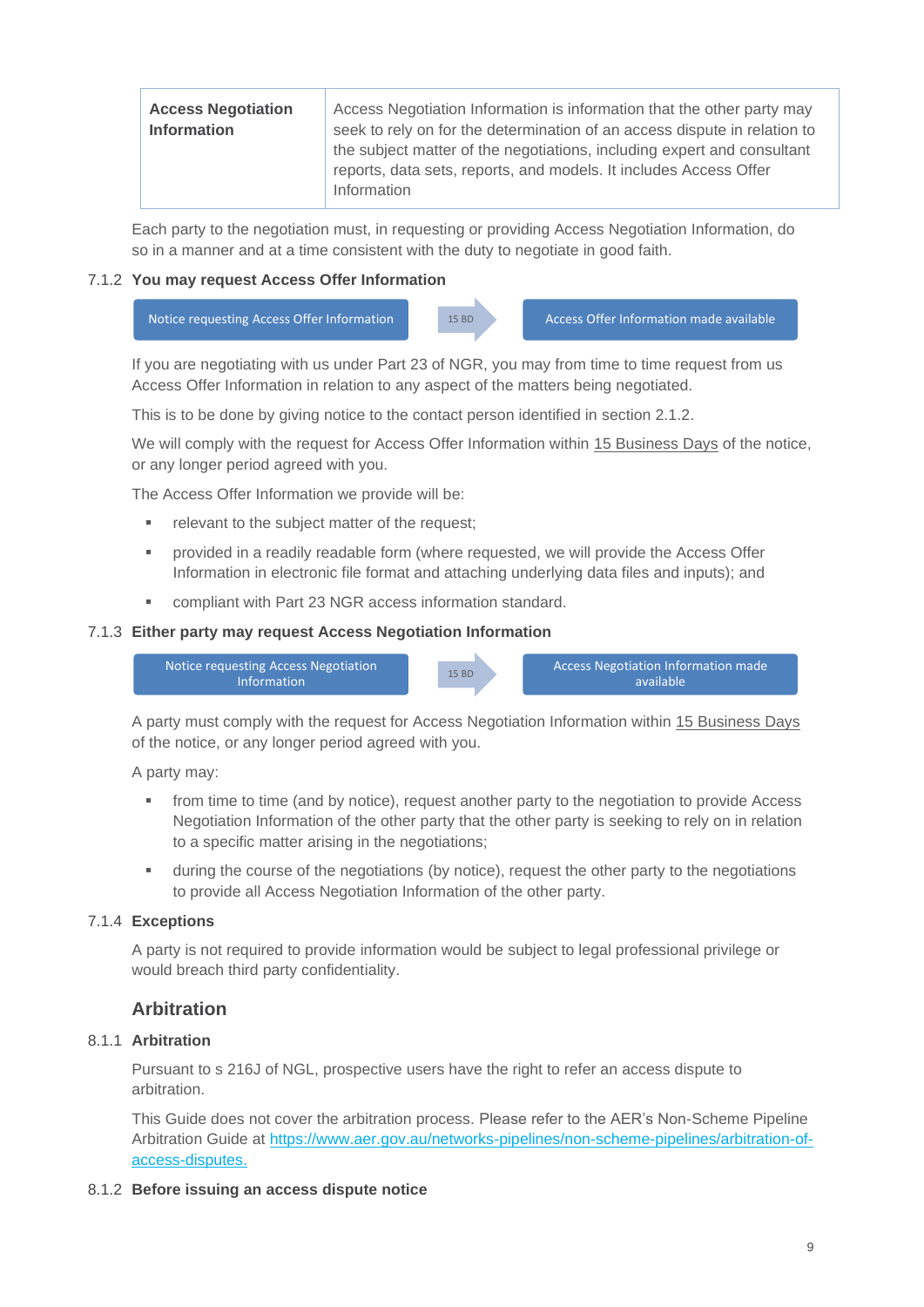A party must give notice requesting all Access Negotiation Information of the other party at least 15 Business Days prior to issuing an access dispute notice (which triggers arbitration).

## <span id="page-9-0"></span>**Confidentiality**

Service providers and prospective users must keep confidential any non-public information provided by one party to the other during negotiations (rule 561(8) and (9)).

There are certain limited exceptions where a party may disclose confidential information (see rule 561(8)):

- to the scheme administrator in an access dispute notice
- to the arbitrator in the course of an arbitration
- with the consent of the other party
- to a professional or other adviser of the party who agrees with the party to maintain the confidentiality of the confidential information
- if it is required by, or necessary for the purposes of, these Rules or the NGL
- if the disclosure is in accordance with an order made or a subpoena issued by a court of competent jurisdiction; or
- if the disclosure is authorised or required by a law of a participating jurisdiction or required by a competent regulatory body, and the person making the disclosure gives written details of the disclosure (including an explanation of the reasons for the disclosure) to the other party

All information provided by us during negotiations should be treated as confidential, with the exception that the information is already in the public domain. We reserve the right to require confidentiality agreements be put in place.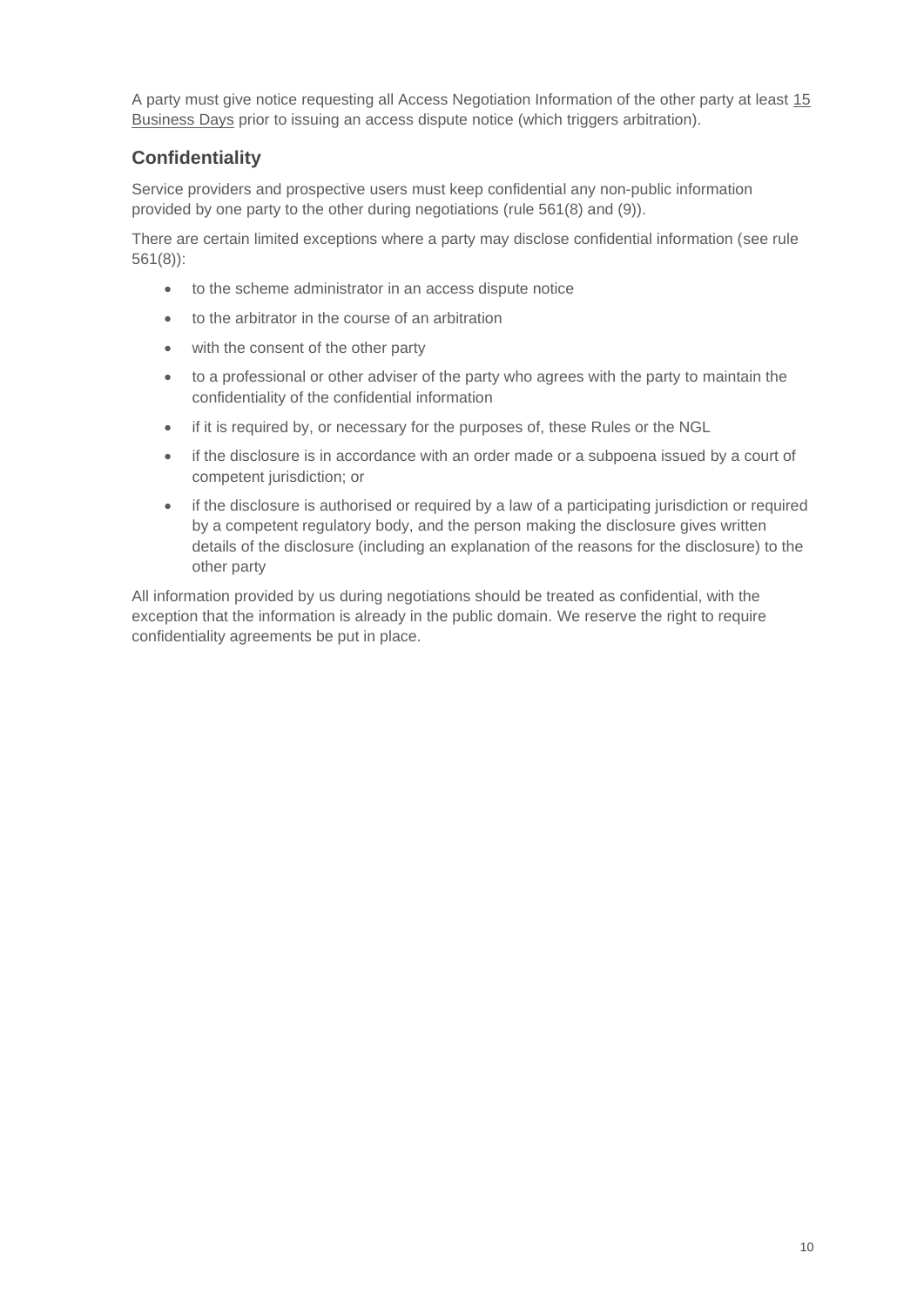## <span id="page-10-0"></span>Annexure A: Pipeline Overview

## **1 Tasmanian Gas Pipeline**

Commissioned in 2002, the Pipeline is the only pipeline supplying natural gas to Tasmania. It transports natural gas from Longford in Victoria, under Bass Strait, to Bell Bay in Tasmania supplying gas to both industry and townships in the state.

The Pipeline is a part of a network of underground high-pressure gas pipes, which stretches over 20,000km and serves all of Australia's states and territories. It comprises an onshore section and an offshore section. Further information on the Pipeline can be found at: [https://www.tasmaniangaspipeline.com.au/pipeline/.](https://www.tasmaniangaspipeline.com.au/pipeline/)

## **2 TGP Transfer Services**

The Eastern Gas Pipeline ("**EGP**"), owned by Jemena, compresses all gas transported on the Pipeline at the Tasmanian Gas Pipeline interconnection point. Shippers injecting into the Tasmanian Gas Pipeline interconnection point require a standard EGP transportation agreement, available through obtaining a referral from us. Please contact the person listed in section 2.1.2 to discuss obtaining a referral. Further information on the EGP can be found at: <http://jemena.com.au/industry/pipelines/eastern-gas-pipeline>

## **3 Natural Gas Storage**

TGP has constructed a transfer station, connecting the Tasmanian Gas Pipeline to the Longford to Melbourne Pipeline creating a new Victorian Transmission System injection point to facilitate the offering of a High Priority Storage Service.

This allows the amount of gas that can be injected from our storage service into the Victorian Transmission System to 120TJ per day, at a rate of 5 TJ per hour.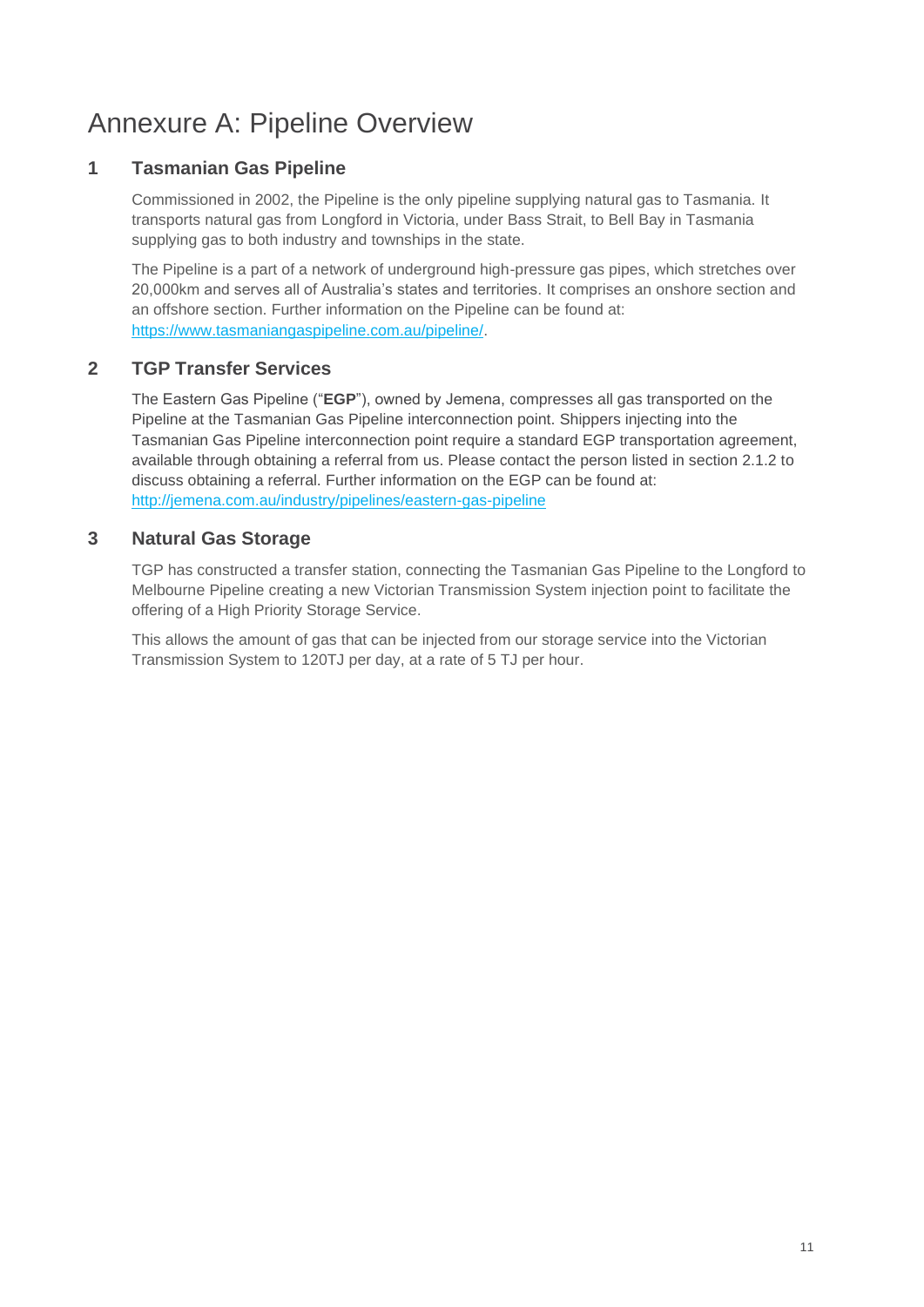## <span id="page-11-0"></span>Annexure B: Access Information

As required by Part 23 NGR, TGP publishes access information as listed below.

## **1 Pipeline, pipeline service, service usage and service availability information**

- Pipeline information (rule 553(2))
- **•** Pipeline service information (rule 553(3))
- Service usage information (rule 553(4))
- Service availability information (rule 553(5))

This information can be accessed by [clicking here](https://www.tasmaniangaspipeline.com.au/volumes/images/20210226-TGP-access-information.pdf)

## **2 Standing price and standing price methodology (rule 554(1)(a))**

TGP's standing price for Firm Forward Haulage Transportation is as follows:

- Zone 1: \$1.2073 /GJ in 2022 Dollars
- Zone 2: \$2,5508 /GJ in 2022 Dollars

TGP's standing price for High Priority Storage is as follows:

**• \$77.9522 /GJ/ annum in 2022 Dollars** 

#### **Methodology**

#### **Transportation Services**

All Tariffs and pricing are in 1 January 2022 dollars.

In 2018, the provision of Firm Forward (FF) haul services to Zone 1 and Zone 2 services were subject to an arbitration with a final access determination being made on 12 April 2018. Please refer to AER website [https://www.aer.gov.au/communication/aer-publishes-required-information-for-tasmanian-gas-pipeline](https://apac01.safelinks.protection.outlook.com/?url=https%3A%2F%2Fwww.aer.gov.au%2Fcommunication%2Faer-publishes-required-information-for-tasmanian-gas-pipeline-access-determination&data=02%7C01%7Celias.bozoglou%40palisadeassetmanagement.com.au%7C58682d2f3198458ef24708d5c6080c63%7C35cf8e31ecbc469399faa3d4d4dbd0de%7C0%7C0%7C636632660249159101&sdata=LJYg8uzTSuEK4vHXjWF4Ij%2B%2F%2B6RCjVfgEtDs87aCYHU%3D&reserved=0)[access-determination](https://apac01.safelinks.protection.outlook.com/?url=https%3A%2F%2Fwww.aer.gov.au%2Fcommunication%2Faer-publishes-required-information-for-tasmanian-gas-pipeline-access-determination&data=02%7C01%7Celias.bozoglou%40palisadeassetmanagement.com.au%7C58682d2f3198458ef24708d5c6080c63%7C35cf8e31ecbc469399faa3d4d4dbd0de%7C0%7C0%7C636632660249159101&sdata=LJYg8uzTSuEK4vHXjWF4Ij%2B%2F%2B6RCjVfgEtDs87aCYHU%3D&reserved=0) for more detail.

Under that arbitration, the arbitrator used a cost based methodology. The arbitrator determined an asset value for provision of haulage services of \$163.2 million using a "Modified Depreciated Actual Cost" approach. Modified Depreciated Actual Cost represents an indexed Depreciated Actual Cost adjusted downwards to reflect the value of the assets which are used in the provision of transport services by the Pipeline and excludes the value of the assets used in the provision of separate services such as High Priority Storage Services. The Modified DAC was estimated using historical data on initial construction costs, the amount of capital expenditure since commissioning and the amount of depreciation (on a straight-line basis) recovered since commissioning. There were no pipeline assets disposed since commissioning.

Under the cost based methodology, a revenue requirement for firm forward haulage services is determined by:

- Reference to the asset base of \$163.2M which represents an arbitrated allocation of assets having regard to the pipeline capacity required to meet the requirements of the foundation contracts that underpinned the development of the pipeline – this is rolled forward to 1 January 2022 by adjusting for depreciation, capital expenditure and inflation
- Applying a commercial rate of return to that asset base to produce a return on capital, which is configured using a 'vanilla' post-tax nominal Weighted Average Cost of Capital
- Return of assets (i.e. Depreciation), which is the sum of:
	- o Straight-line depreciation of the opening asset value as at 1 January 2022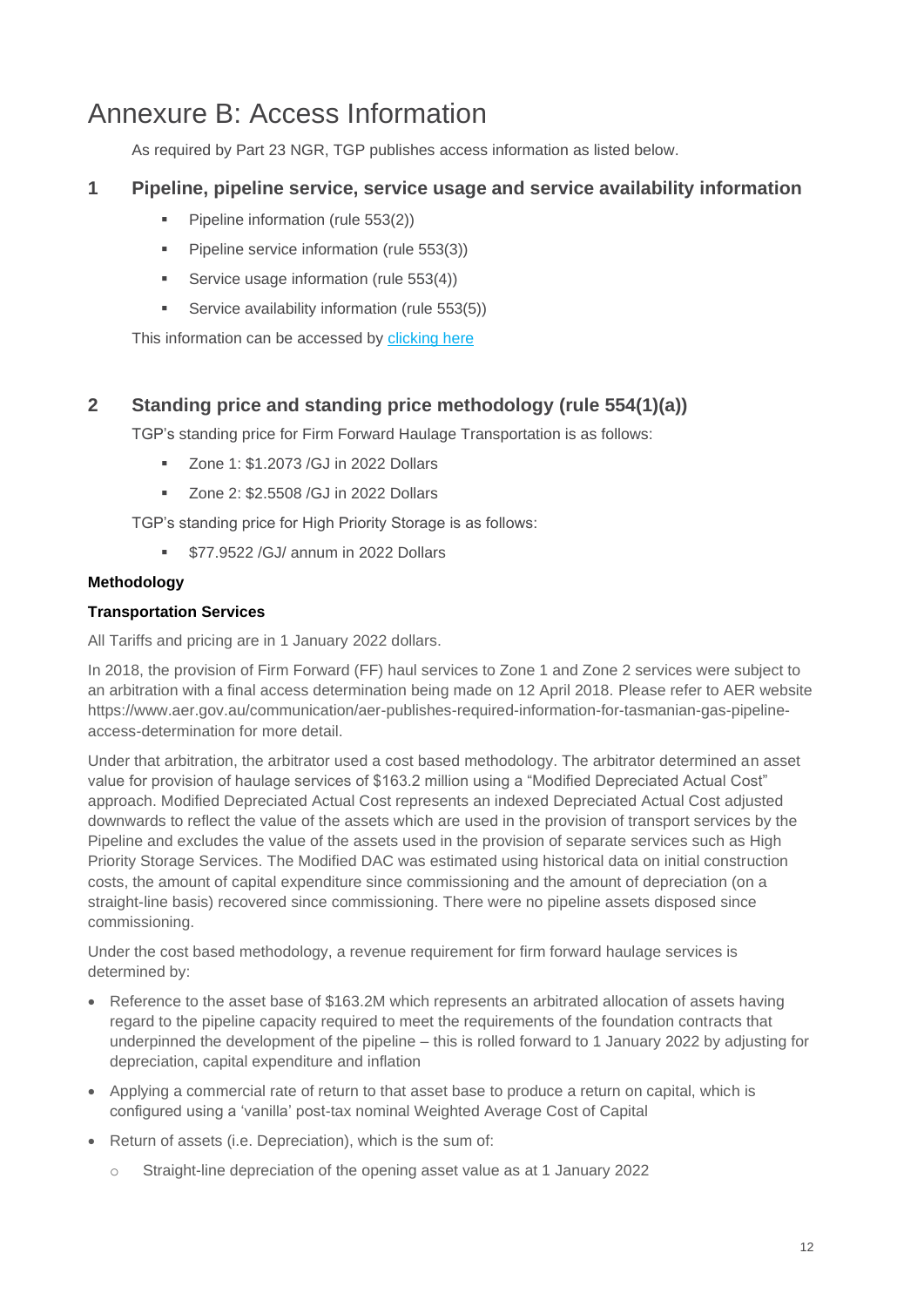- $\circ$  Straight-line depreciation of the capital expenditure incurred in the financial year 2021-2022 (i.e. based on standard asset lives, depending on the asset category)
- o Minus the inflation on opening asset value (i.e. equivalent to regulatory depreciation)
- Making an allowance for the forecast operating, capital and maintenance costs of keeping the assets in service as adjusted by the arbitrator
- Making an allowance for the 'cost' of tax, based on the approach adopted by the AER to calculate efficient benchmark tax liabilities in the Post-Tax Revenue Model

Under this approach, during commercial negotiations, tariffs were determined for FF services for Zone 1 and Zone 2 (in 2022 dollars) to recover relevant TGP costs. This was based on the following:

- Subtracting currently and expected future contracted revenues from the revenue requirement to derive the target tariff revenue to be recovered
- The target tariff revenue to be recovered in the financial year was then divided by forecast firm forward capacity (in GJ) excluding the contracted volumes referred to in the preceding bullet point to estimate a firm forward tariff (in \$ per GJ / day)
- The final tariffs for FF services were expressed in dollars per gigajoule (GJ) per day.
- TGP's standing tariffs will be escalated annually . Counterparty creditworthiness and term will also come into consideration in relation to the application of these prices to a particular prospective user.
- However, if over time there are material changes to the inputs to the methodology discussed above, then TGP reserves the right to recalculate the tariffs.

#### **High Priority Storage**

TGP markets firm storage services using pipeline capacity not utilised by Firm Forward services. Our standing tariffs for the High Priority Storage have been set by reference to a Request for Proposal (RFP) process and contracts entered into for those services, the availability of competing alternatives and the opportunity cost of providing High Priority Storage in place of Firm Forward services.

There are a number of methodologies that can be used to derive a price for firm storage. TGP's published firm storage tariff is \$21.36c/GJ (\$77.9522 GJ/annum), which was derived based on the following factors:

- Minimum price required to justify sterilizing Firm Forward capacity using the pipeline for storage restricts the capacity available for the provision of firm forward services. The trade-off between storage services capacity and firm forward capacity varies depending on the contracted level of firm forward capacity. The ratio is approximately 1.5:1 at high levels of firm forward but drops to below 1:1 at low levels. For every 1.5GJs of High Priority Storage contracted, this sterilizes 1GJ of firm forward capacity. Using the Zone 2 price of \$2.5508/GJ, the equivalent price of firm storage would be \$1.7000/GJ. Using the Zone 1 price of \$1.2073/GJ the equivalent price would be \$0.8048/GJ.
- Customers' willingness to pay storage is an ancillary service which competes with a variety of other services, and the willingness to pay for storage tends to be relatively low compared to, in particular, Firm Forward services
- Comparison with alternative gas storage services EGP, MSP, Iona, Dandenong LNG taking into account receipt, storage and delivery capacities and requirement for separate firm forward services.

All firm capacity is now contracted. Additional capacity is available from January 2023.

## **3 Standing terms (rule 554(1)(a))**

The standard Gas Transportation Agreement (GTA) applicable to services on the Pipeline can be found by clicking through to the [TGP GTA](https://www.tasmaniangaspipeline.com.au/part-23-publication-and-information)

## **4 Financial information (rule 555)**

The financial information as published by TGP is located [here](https://www.tasmaniangaspipeline.com.au/financial-reporting)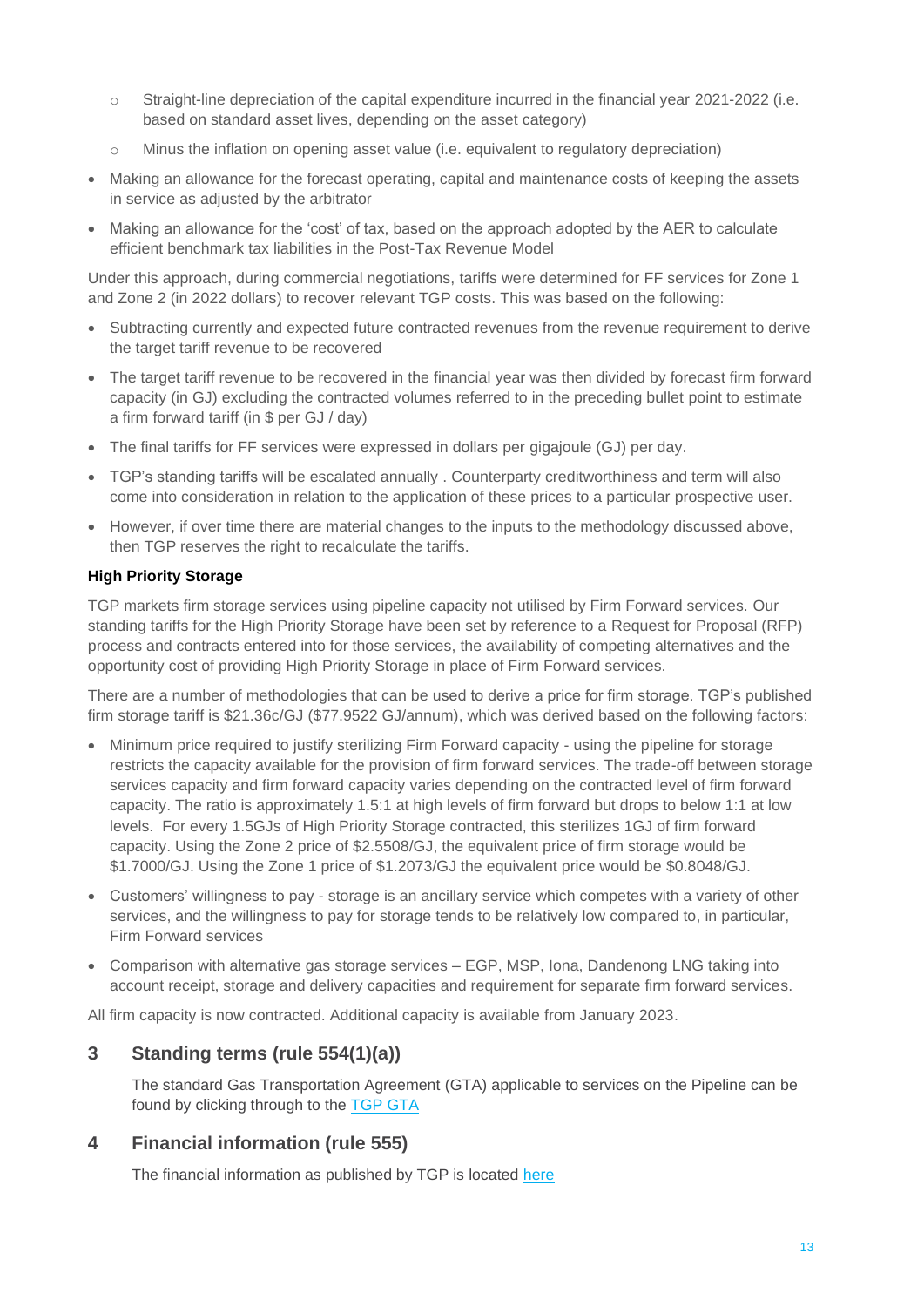## **Weighted average price information (rule 556)**

The weighted average price information as published by TGP is located [here](https://www.tasmaniangaspipeline.com.au/financial-reporting)